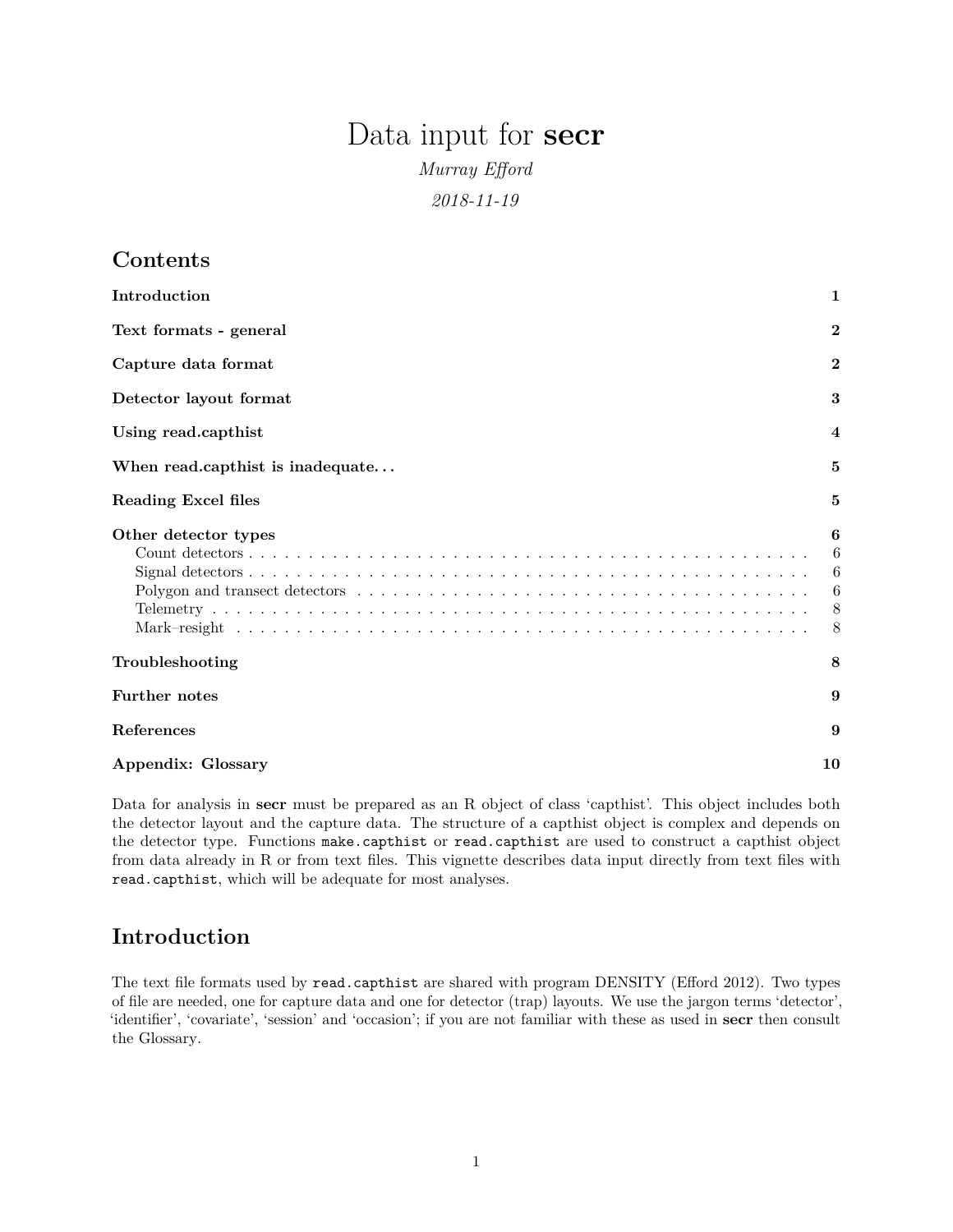# <span id="page-1-0"></span>**Text formats - general**

Input files should be prepared with a text editor, not a word processing program. Values are usually separated by blanks or tabs, but commas may also be used. Input files with extension '.csv' are recognised automatically as comma-delimited. Care should be taken to prefix header information with the comment character (default  $#).$ 

Input files may also be prepared with spreadsheet software (see later section on [reading Excel files\)](#page-4-2).

Identifiers may be numeric values or alphanumeric values with no included spaces, tabs or commas. The underscore character should not be used in detector (trap) identifiers. Leading zeros in identifier fields will be taken literally ('01' is read as '01', not '1'), and it is essential to be consistent between the capture data file and the detector layout file when using 'trapID' format.

# <span id="page-1-1"></span>**Capture data format**

Capture data are read from a single text file with one detection record per line. Each detection record starts with a session identifier, an animal identifier, an occasion number, and the location of the detection. Location is usually given in 'trapID' format as a detector (trap) identifier that matches a detector in the trap layout file  $(below)^1$  $(below)^1$ 

Here is a simple example - the capture data for the 'stoatCH' dataset:

# Session ID Occasion Detector MatakitakiStoats 2 1 A12 MatakitakiStoats 2 2 A12 MatakitakiStoats 9 2 A4 MatakitakiStoats 1 1 A9 ... 22 lines omitted ... MatakitakiStoats 7 6 G7 MatakitakiStoats 20 7 G8 MatakitakiStoats 17 4 G9 MatakitakiStoats 19 6 G9

The first line is ignored and is not needed. There is a single session 'MatakitakiStoats'. Individuals are numbered 1 to 20 (these identifiers could also have been alphanumeric). Detector identifiers 'A12', 'B5' etc. match the detector layout file as we shall see next. Animal 2 was detected at detector 'A12' on both day 1 and day 2. The order of records does not matter.

A study may include multiple sessions. All detections are placed in one file and sessions are distinguished by the identifier in the first column.

Animals sometimes die on capture or are removed during a session. Mark these detections with a minus sign before the occasion number.

Further columns may be added for individual covariates such as length or sex. Categorical covariates such as sex may use alphanumeric codes (e.g., 'F', 'M'; quotes not needed). Individual covariates are assumed to be permanent, at least within a session, and only the first non-missing value is used for each individual. Missing values on a particular occasion may be indicated with 'NA'. If a covariate is coded 'NA' on all occasions that an animal is detected then the overall status of the animal is 'NA'. Covariates with missing values like this may be used in hybrid mixture models (hcov), but not in other analyses.

For multi-session data it is necessary that the levels of a factor covariate are the same in each session, whether or not all levels are used. This may require the levels in the final capthist object to be set manually.

<span id="page-1-2"></span><sup>&</sup>lt;sup>1</sup>The older, but still supported, 'XY' format uses the actual x- and y-coordinates of the detection, but this is risky as coordinates must exactly match those in the trap layout file.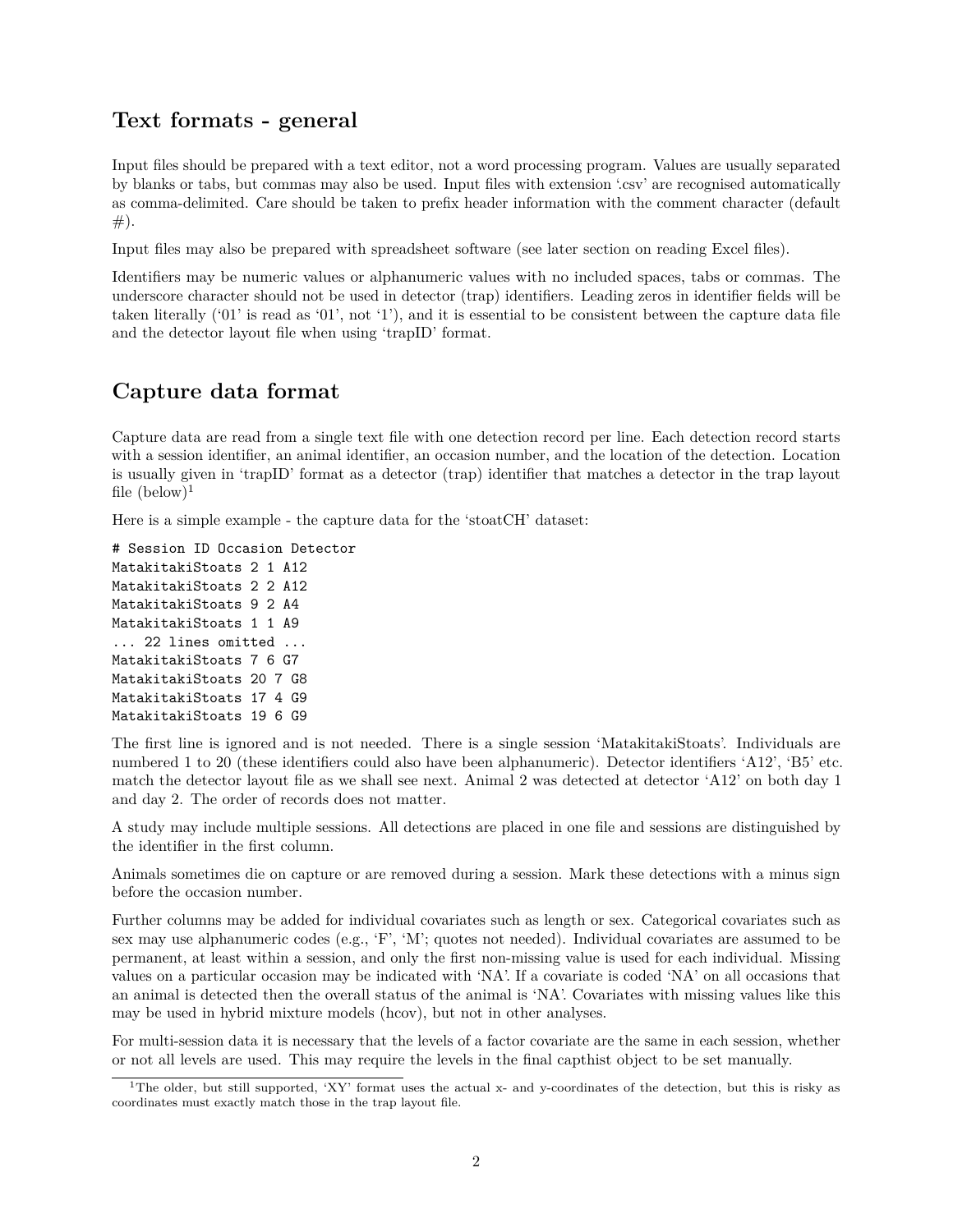## <span id="page-2-0"></span>**Detector layout format**

The basic format for a detector (trap) layout file simply gives the x- and y-coordinates for each detector, one per line:

|          | # Detector X Y |                  |  |
|----------|----------------|------------------|--|
| A1       | $-1500$        | $-1500$          |  |
| A2       | $-1500$        | $-1250$          |  |
|          |                | A3 -1500 -1000   |  |
| A4       | $-1500$        | $-750$           |  |
| $\cdots$ |                | 86 lines omitted |  |
| G10      | 1500           | 750              |  |
| G11      | 1500           | 1000             |  |
| G12      | 1500           | 1250             |  |
| G13      | 1500           | 1500             |  |

This format may optionally be extended to identify occasions when particular detectors were not operated. A string of ones and zeros is added to each line, indicating the occasions when each detector was used or not used. The number of 'usage' codes should equal the number of occasions. Codes may be separated by white space (blanks, tabs, or commas). This is a fictitious example of a 7-day study in which detector A1 was not operated on day 1 or day 2 and detector A4 was not operated on day 6 or day 7:

```
# Detector X Y Usage
A1 -1500 -1500 0011111
A2 -1500 -1250 1111111
A3 -1500 -1000 1111111
A4 -1500 -750 1111100
etc.
```
Usage is not restricted to binary values. Numeric values for detector-specific effort on each occasion are added to each line. The number of values should equal the number of occasions, as for binary usage. Values must be separated by white space; for input with read.traps or read.capthist, set binary.usage = FALSE. This is a fictitious example:

|      |         | # Detector X Y Effort |  |                |  |
|------|---------|-----------------------|--|----------------|--|
| A 1  | -1500   | -1500                 |  | $0 \t0 \t3.25$ |  |
| A 2. | -1500   | $-1250$               |  | 2222           |  |
| A3   | $-1500$ | $-1000$               |  | 2244           |  |
| A4   | -1500   | -750                  |  | 1 1 2 3        |  |
| etc. |         |                       |  |                |  |

Detector A2 was operated for the same duration on each occasion; usage of other detectors varied and A1 was not operated at all on the first two occasions. See [secr-varyingeffort.pdf](https://www.otago.ac.nz/density/pdfs/secr-varyingeffort.pdf) for more.

The format also allows one or more detector-level covariates to be coded at the end of each line, separated by one forward slash '/':

# Detector X Y Covariates A1 -1500 -1500 /0.5 2 A2 -1500 -1250 /0.5 2 A3 -1500 -1000 /2 2 A4 -1500 -750 /2 3 etc.

In this example the vectors of values  $(0.5, 0.5, 2, 2, ...)$  and  $(2, 2, 2, 3, ...)$  will be saved by default as a variables 'V1' and 'V2' in the covariates dataframe of the traps object. The names may be changed later. Alternatively, the argument 'trapcovnames' may be set in read.capthist (see below).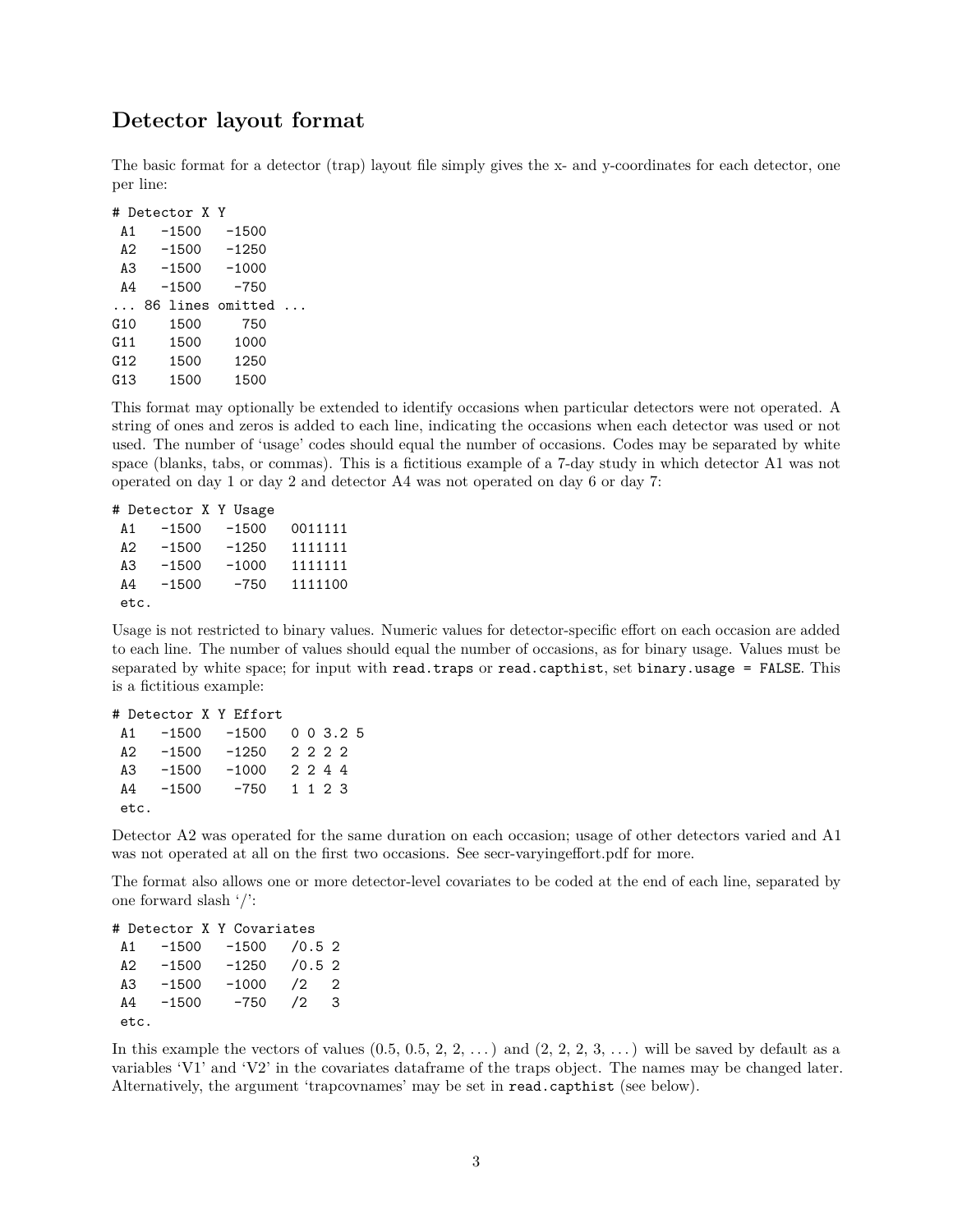If your detector covariate varies over time (i.e., between occasions), after the slash (/) you should add at least one column for each occasion. Later use timevaryingcov in 'secr.fit' to identify a set of *s* covariate columns associated with occasions 1:*s* and to give the set of columns a name that may be used in model formulae.

# <span id="page-3-0"></span>**Using read.capthist**

Having described the file formats, we now demonstrate the use of read.capthist to import data to a 'capthist' object. The argument list of read.capthist is

```
read.capthist(captfile, trapfile, detector = "multi", fmt = c("trapID", "XY"),
   noccasions = NULL, covnames = NULL, trapcovnames = NULL, cutval = NULL,
    verify = TRUE, noncapt = "NONE", \ldots)
```
Our stoat example is very simple: apart from specifying the input file names we only need to alter the detector type (see ?detector). The number of occasions (7) will be determined automatically from the input and there are no individual covariates to be named. The data are in the folder 'extdata' of the package installation, so we set the working directory to there.

**library**(secr)

```
datadir <- system.file('extdata', package = 'secr')
captfile <- paste0(datadir, '/stoatcapt.txt')
trapfile <- paste0(datadir, '/stoattrap.txt')
stoatCH <- read.capthist(captfile, trapfile, detector = 'proximity')
summary(stoatCH)
```

|      | ## Object class       |                | capthist       |                   |                |                      |                |                |             |  |
|------|-----------------------|----------------|----------------|-------------------|----------------|----------------------|----------------|----------------|-------------|--|
|      | ## Detector type      |                | proximity      |                   |                |                      |                |                |             |  |
|      | ## Detector number    |                | 94             |                   |                |                      |                |                |             |  |
|      | ## Average spacing    |                | $250$ m        |                   |                |                      |                |                |             |  |
|      | ## x-range            | $-1500$ 1500 m |                |                   |                |                      |                |                |             |  |
|      | ## y-range            |                | $-1500$ 1500 m |                   |                |                      |                |                |             |  |
| ##   |                       |                |                |                   |                |                      |                |                |             |  |
|      | ## Counts by occasion |                |                |                   |                |                      |                |                |             |  |
| ##   |                       | 1              | 2              | 3                 | 4              | 5                    | 6              |                | 7 Total     |  |
| ## n |                       | 3              | 4              | 8                 | 3              | 3                    |                | 7 <sup>2</sup> | 30          |  |
| ## u |                       | 3              | 3              | 8                 | $\overline{2}$ | $\Omega$             |                | $3 \quad 1$    | 20          |  |
| ## f |                       | 12             | 6              | $\mathcal{D}_{1}$ | $\Omega$       | 0                    | $\Omega$       | $\Omega$       | 20          |  |
|      | ## $M(t+1)$           | 3              | 6              |                   |                | 14 16 16 19 20       |                |                | 20          |  |
|      | ## losses             | 0              | 0              | 0                 | 0              | 0                    | 0              | 0              | $\mathbf 0$ |  |
|      | ## detections         | 3              | 4              | 8                 | 3              | 3                    | $\overline{7}$ | -2             | 30          |  |
|      | ## detectors visited  | 3              | 4              | 8                 | 3              | 3                    | 7              | 2              | 30          |  |
|      | ## detectors used     |                |                |                   |                | 94 94 94 94 94 94 94 |                |                | 658         |  |
|      |                       |                |                |                   |                |                      |                |                |             |  |

These results match those from loading the 'stoatCH' dataset provided with **secr** (not shown). The message 'No errors found' is from verify which can be switched off (verify = FALSE in the call to read.capthist). The labels 'n', 'u', 'f', and ' $M(t+1)$ ' refer to summary counts from Otis et al. (1978); for a legend see ?summary.capthist.

Under the default settings of read.capthist:

- values should be separated by blanks or tabs.
- blank lines are ignored
- any text on a line after the comment character  $\ddot{f}$  is ignored

The defaults may be changed with settings that are passed by read.capthist to read.table, specifically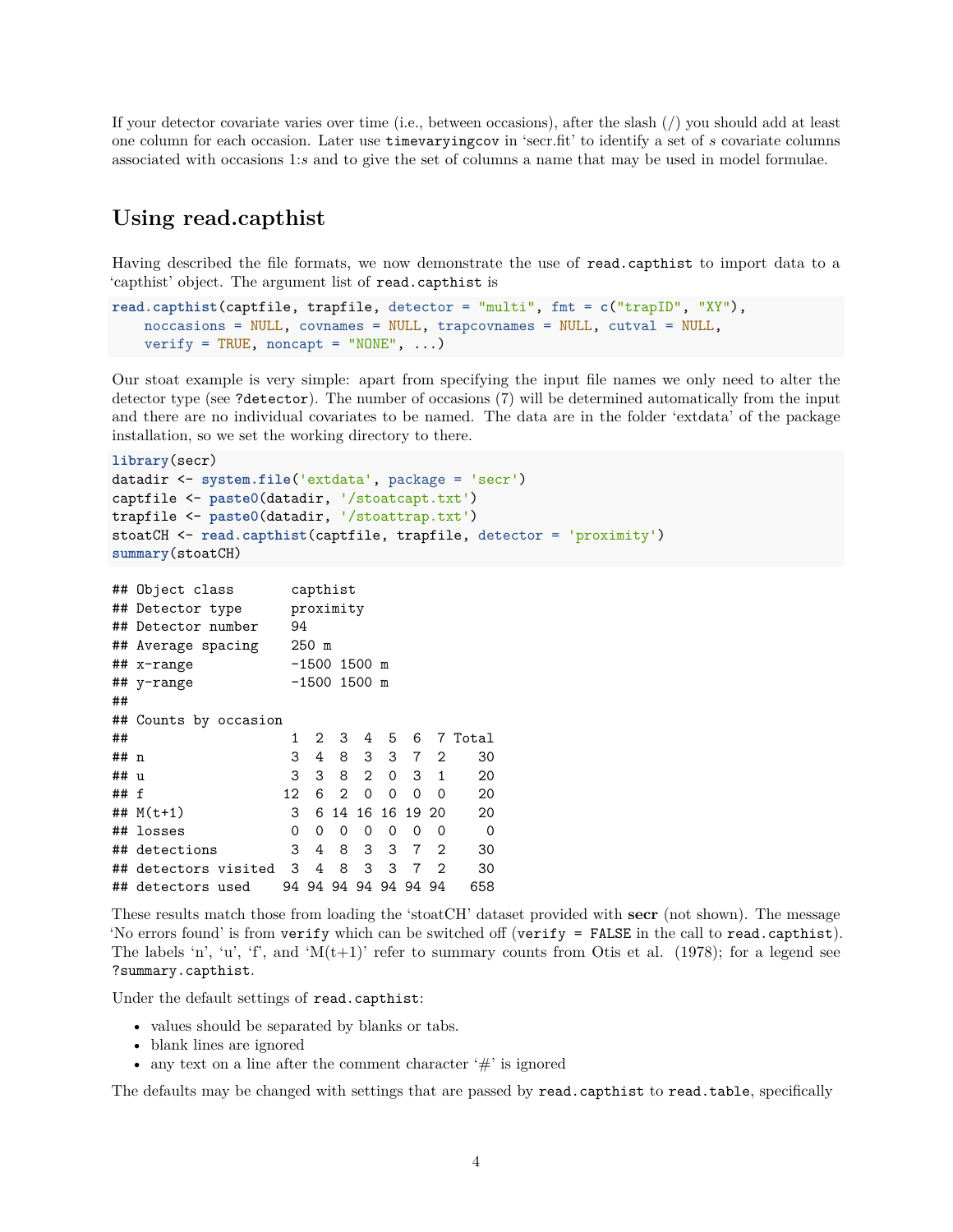- sep = ', ' for comma-delimited data
- comment.char =  $'$ ;  $'$  to change the comment character

If the study includes multiple sessions and the detector layout or usage varies between sessions then it is necessary to provide session-specific detector layout files. This is done by giving 'trapfile' as a vector of names, one per session (repetition allowed; all '.csv' or all not '.csv'). Sessions are sorted numerically if all session identifiers are numeric, otherwise alphanumerically. Care is needed to match the order of layout files to the session order: always confirm the result matches your intention by reviewing the summary.

## <span id="page-4-0"></span>**When read.capthist is inadequate. . .**

Some data do not neatly import with read.capthist. You may need to first construct traps objects with read.traps and then marry them to capture data by a custom call to make.capthist (make.capthist is called automatically by read.capthist). Please consult the help for read.traps and make.capthist.

# <span id="page-4-2"></span><span id="page-4-1"></span>**Reading Excel files**

Input from spreadsheets to R has been problematic. The package **readxl** (Wickham and Bryan 2017) appears now to provide a stable and general solution. From **secr** 3.0.2 onwards read.traps and read.capthist use **readxl** to read Excel workbooks (.xls or .xlsx files).

We demonstrate with an Excel workbook containing the stoat data. The trap locations and the detection data are in separate sheets. A capthist object is then formed in one call to read.capthist:

```
xlsname <- paste0(datadir, '/stoat.xlsx')
CH <- read.capthist (xlsname, sheet = c("stoatcapt", "stoattrap"), skip = 1,
                \text{detector} = "proximity")## No errors found :-)
summary(CH)
## Object class capthist
## Detector type proximity
## Detector number 94
## Average spacing 250 m
## x-range -1500 1500 m
## y-range -1500 1500 m
##
## Counts by occasion
## 1 2 3 4 5 6 7 Total
## n 3 4 8 3 3 7 2 30
## u 3 3 8 2 0 3 1 20
## f 12 6 2 0 0 0 0 20
## M(t+1) 3 6 14 16 16 19 20 20
## losses 0 0 0 0 0 0 0 0
## detections 3 4 8 3 3 7 2 30
## detectors visited 3 4 8 3 3 7 2 30
## detectors used 94 94 94 94 94 94 94 658
```
Note that in this case –

1. **readxl** must have been installed, but it does not need to be loaded with library.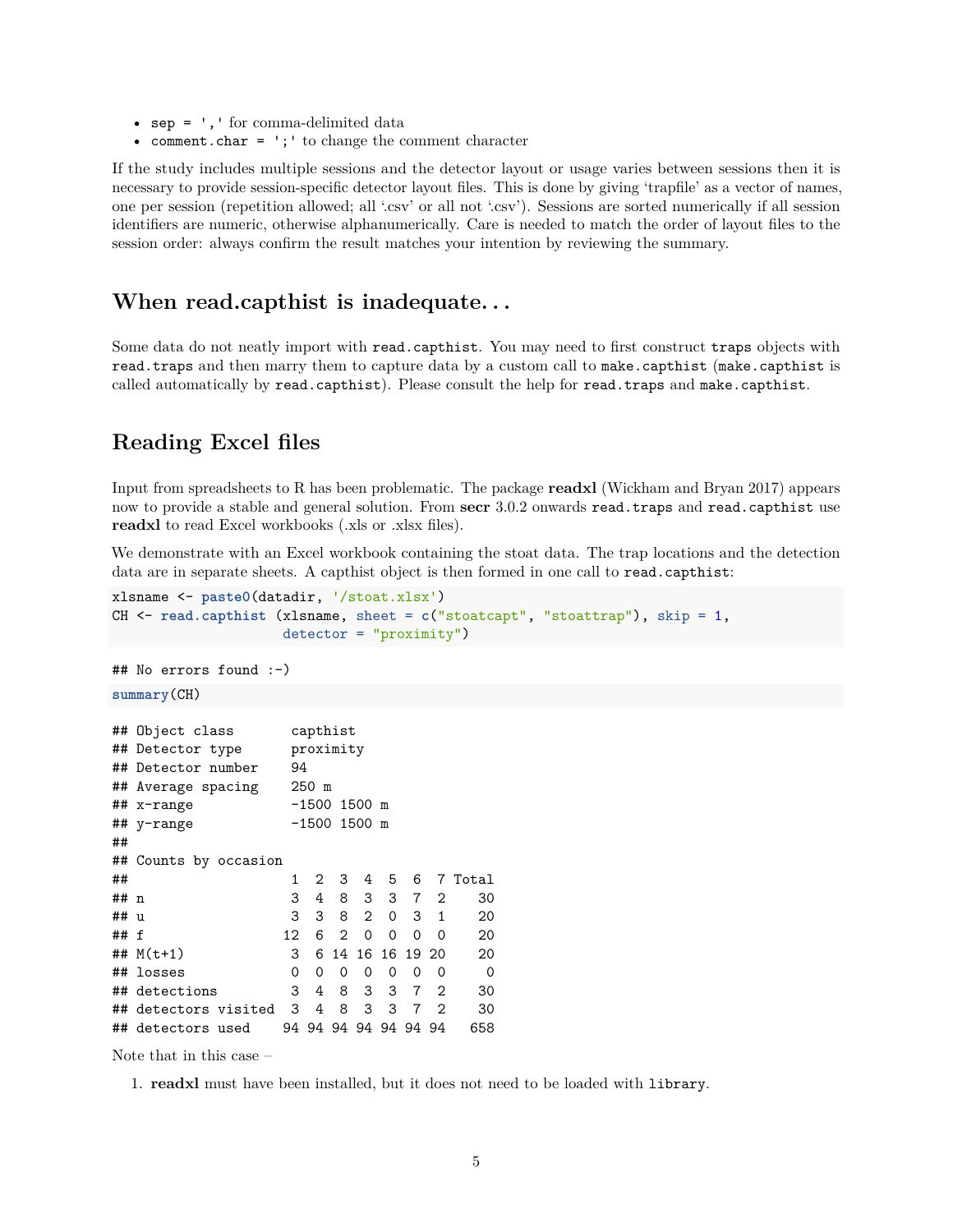- 2. If the 'trapfile' argument is omitted, as in the example, then 'captfile' is assumed to be a workbook with separate worksheets for the captures and the detector layout.
- 3. The 'sheet' and 'skip' arguments are passed to read\_excel. They may be vectors of length 1 (same for captures and detector layout) or length 2 (first captures, then detector layout). Sheets may be specified by number or by name.
- 4. You should explicitly skip header lines except for the column headings (the comment character "#" is not recognised).
- 5. The columns of coordinates should be headed "x" and "y". If these names are not found then the second and third columns will be used, with a warning.
- 6. There is no provision yet for input from Excel of multi-session data with session-specific trap layouts.

# <span id="page-5-0"></span>**Other detector types**

#### <span id="page-5-1"></span>**Count detectors**

The 'proximity' detector type allows at most one detection of each individual at a particular detector on any occasion. Detectors that allow repeat detections are called 'count' detectors in **secr**. [In fact, proximity detectors are a special case of count detectors in which the count always has a Bernoulli distribution]. Count data can result from devices such as automatic cameras, or from collapsing data collected over many occasions (Efford et al. 2009).

Count data are input by repeating each line in the capture data the required number of times. [Yes, it would have been more elegant to code the frequency, but this detector type was an afterthought. See ?make.capthist for an example that automatically replicates rows of a capture dataframe according to a frequency vector f (f could be a column in the capture dataframe).

#### <span id="page-5-2"></span>**Signal detectors**

Signal strength detectors are described in the document [secr-sound.pdf](https://www.otago.ac.nz/density/pdfs/secr-sound.pdf) (see also Efford et al. 2009). Here we just note that signal strength data may be input with read.capthist using a minor extension of the DENSITY format: the signal strength for each detection is appended as the fifth ('fmt  $=$  trapID') or sixth ('fmt  $= XY'$ ) value in each row of the capture data file. There will usually be only one sampling 'occasion' as sounds are ephemeral. The threshold below which signals were classified as 'not detected' must be provided in the 'cutval' argument. Detections with signal strength coded as less than 'cutval' are discarded.

```
write.capthist(signalCH, 'temp') ## export data for demo
tempCH <- read.capthist('tempcapt.txt', 'temptrap.txt', detector = 'signal', cutval = 52.5)
```

```
## No errors found :-)
```
## <span id="page-5-3"></span>**Polygon and transect detectors**

'Detectors' are usually modelled as if they exist at a point, and each row of the 'trapfile' for read.capthist gives the x-y coordinates for one detector, as we have seen. However, sometimes detections are made across an area , as when an area is searched for faecal samples that are subsequently identified to individual by microsatellite DNA analysis. Then the observations comprise both detection or nondetection of each individual on each occasion, and the precise x-y coordinates at which each cue (e.g., faecal deposit) was found.

The 'polygon' detector type handles this sort of data. The area searched is assumed to comprise one or more polygons. To simplify the analysis some constraints are imposed on the shape of polygons: they should be convex, at least in an east-west direction (i.e. any transect parallel to the y-axis should cross the boundary at no more than 2 points) and cannot contain 'holes'. See [secr-polygondetectors.pdf](https://www.otago.ac.nz/density/pdfs/secr-polygondetectors.pdf) for more.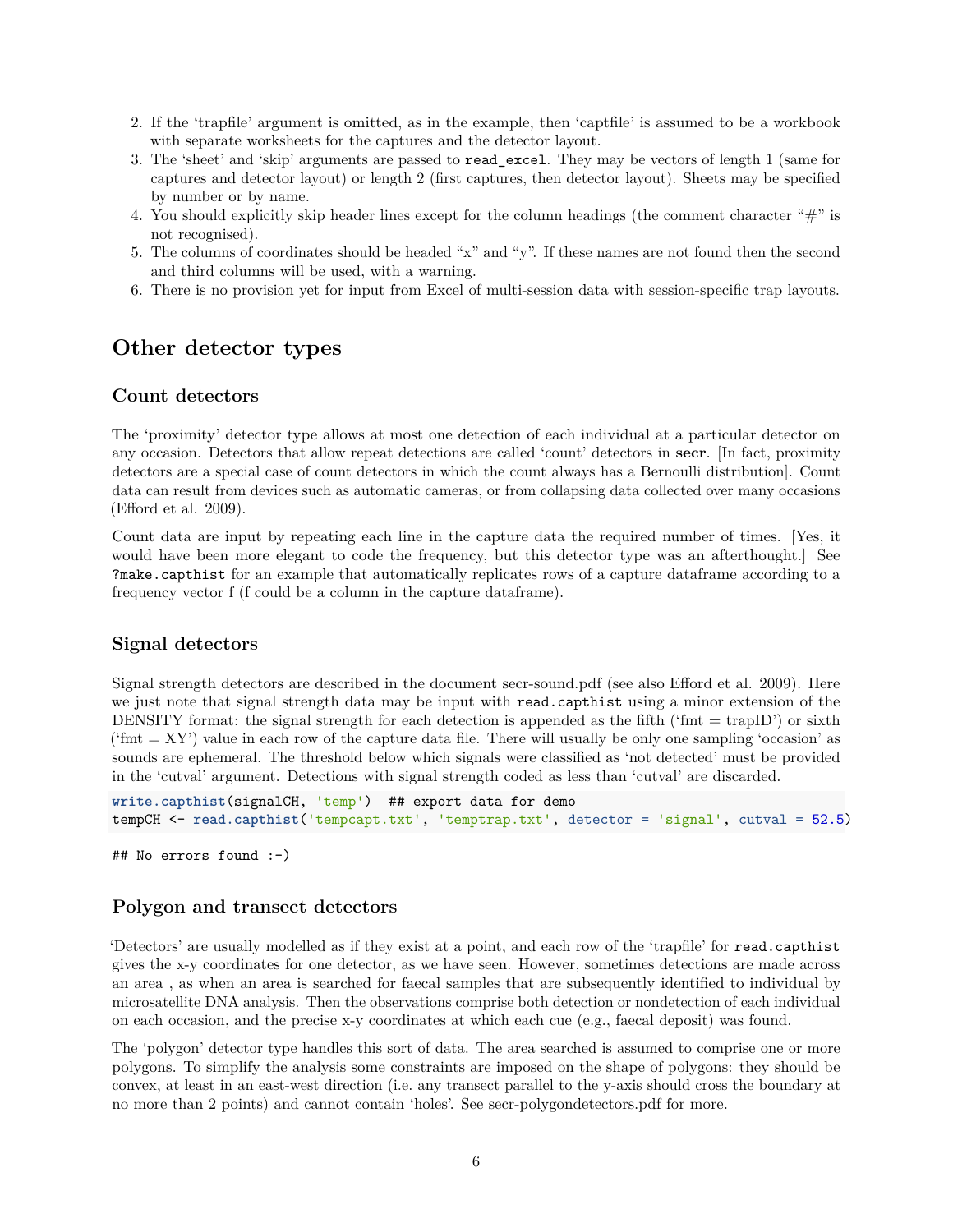

Figure 1: polygon simulations

Despite the considerable differences between 'polygon' and other detectors, input is pretty much as we have already described. Use read.capthist with the 'XY' format:

```
read.capthist("captXY.txt", "perimeter.txt", fmt = 'XY', detector = "polygon")
```
The detector file (in this case 'perimeter.txt') has three columns as usual, but rows correspond to vertices of the polygon(s) bounding the search area. The first column is used as a factor to distinguish the polygons ('polyID').

If the input polygons are not closed (as here) then the first vertex of each is repeated in the resulting 'traps' object to ensure closure.

The fourth and fifth columns of the capture file (in this case 'captXY.txt') give the x- and y- coordinates of each detection. These are matched automatically to the polygons defined in the detector file. Detections with x-y coordinates outside any polygon are rejected.

Polygons may also be input with read.traps. Here is an example in which the preceding polygons are used to simulate some detections (we assume the polygon data have been copied to the clipboard):

```
temppoly <- read.traps(file = 'clipboard', detector = 'polygon')
tempcapt <- sim.capthist(temppoly, popn = list(D = 1, buffer = 1000), detectpar =
                           list(g0 = 0.5, sigma = 250))
plot(tempcapt, label = TRUE, tracks = TRUE, title = 'Simulated detections within polygons')
```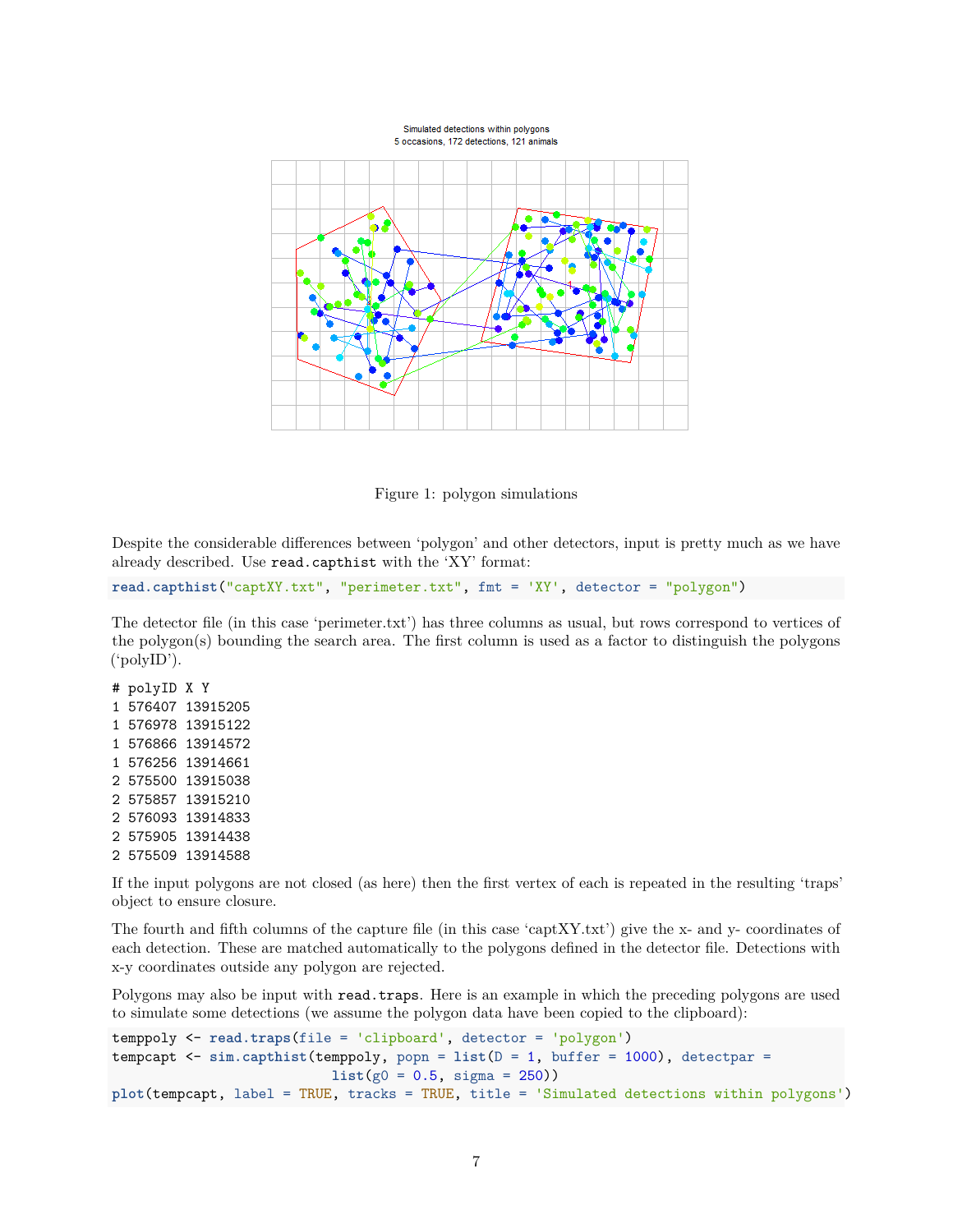See [secr-polygondetectors.pdf](https://www.otago.ac.nz/density/pdfs/secr-polygondetectors.pdf) for more on polygon and transect detectors.

Usage and covariates apply to the polygon or transect as a whole rather than to each vertex. Usage codes and covariates are appended to the end of the line, just as for point detectors (traps etc.). The usage and covariates for each polygon or transect are taken from its first vertex. Although the end-of-line strings of other vertices are not used, they cannot be blank and should use the same spacing as the first vertex.

Here is a polygon file that defines both usage and a categorical covariate. It would also work to repeat the usage and covariate for each vertex - this is just a little more readable.

```
# polyID X Y usage / habitat
1 576407 13915205 11000 / A
1 576978 13915122 - / -
1 576866 13914572 - / -
1 576256 13914661 - / -
2 575500 13915038 00111 / B
2 575857 13915210 - / -
2 576093 13914833 - / -
2 575905 13914438 - / -
2 575509 13914588 - / -
```
Detections along a transect have a similar structure to detections within a polygon, and input follows the same format. Locations are input as x-y coordinates for the position on the transect line from which each detection was made, not as distances along the transect.

## <span id="page-7-0"></span>**Telemetry**

NOTE: This section applies to secr 3.0 - previous versions handled telemetry differently.

The 'telemetry' detector type is used for animal locations from radiotelemetry. Even if the ultimate goal is to analyse telemetry data jointly with capture–recapture data, the first step is to create separate capthist objects for the telemetry and capture–recapture components. This section covers the input of standalone telemetry data; [secr-telemetry.pdf](https://www.otago.ac.nz/density/pdfs/secr-telemetry.pdf) shows how to combine telemetry and capture–recapture datasets with the function addTelemetry.

Telemetry observations ('fixes') are formatted in the standard 'XY' format. The input text file comprises at least five columns (session, animalID, occasion, x, y). 'Occasion' is largely redundant, and all fixes may be associated with occasion 1. It is desirable to keep fixes in the correct temporal order within each animal, but this is not used for modelling. The function read.telemetry is a version of read.capthist streamlined for telemetry data (detector locations are not needed).

See [secr-telemetry.pdf](https://www.otago.ac.nz/density/pdfs/secr-telemetry.pdf) for an example.

## <span id="page-7-1"></span>**Mark–resight**

Spatial mark–resight data combine detection histories of marked animals, input as described above, and counts of sighted but unmarked or unidentified animals. The latter are input separately as described in [secr-markresight.pdf,](https://www.otago.ac.nz/density/pdfs/secr-markresight.pdf) using the addSightings function. Sighting-only data may include all-zero detection histories of previously marked animals known to be alive but not seen; these are coded with occasion 0 (zero).

# <span id="page-7-2"></span>**Troubleshooting**

A message like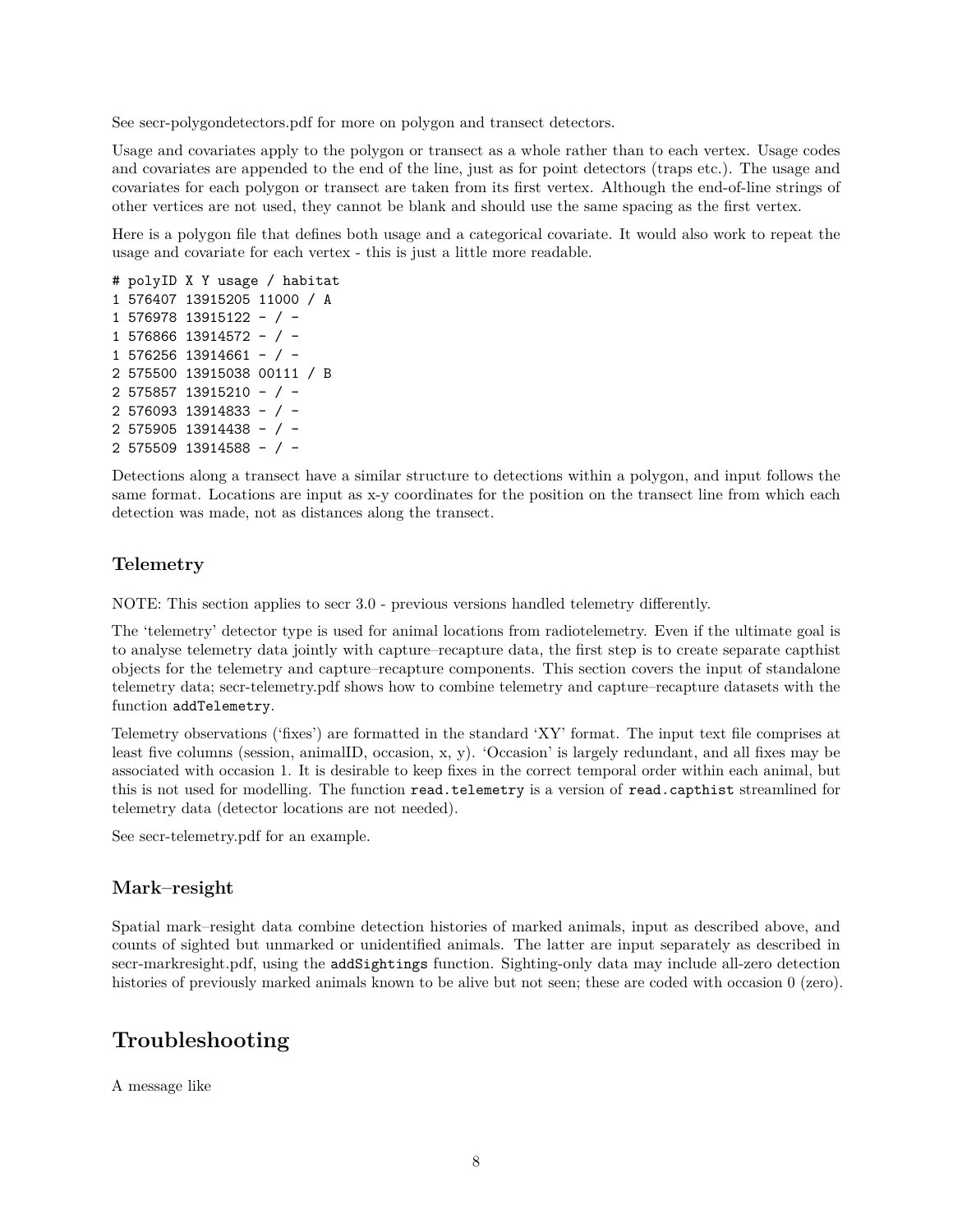Error in scan(file, what, nmax, sep, dec, quote, skip, nlines, na.strings, : line 1 did not have 6 elements

indicates unequal line lengths in one of the input files, possibly just one or two stray lines with an extra value. You can use count.fields('filename.txt') to track them down, replacing 'filename.txt' with your own filename.

## <span id="page-8-0"></span>**Further notes**

'Filters' are used in DENSITY to select and reconfigure data. Their function is taken over in **secr** by the methods subset and reduce for capthist objects.

subset.capthist allows the user to select a subset of individuals, occasions, detectors or sessions from a capthist object. For example:

```
summary(subset(stoatCH, traps = 1:47, occasions = 1:5))
```
## Warning in subset.capthist(stoatCH, traps = 1:47, occasions = 1:5): no detections on occasion(s) 5

|      | ## Object class       | capthist       |              |              |              |    |         |  |  |
|------|-----------------------|----------------|--------------|--------------|--------------|----|---------|--|--|
|      | ## Detector type      |                | proximity    |              |              |    |         |  |  |
|      | ## Detector number    |                | 47           |              |              |    |         |  |  |
|      | ## Average spacing    |                | $250$ m      |              |              |    |         |  |  |
|      | ## x-range            |                | -1500 O m    |              |              |    |         |  |  |
|      | ## y-range            |                | -1500 1500 m |              |              |    |         |  |  |
| ##   |                       |                |              |              |              |    |         |  |  |
|      | ## Counts by occasion |                |              |              |              |    |         |  |  |
| ##   |                       | 1.             | 2            | 3            | 4            |    | 5 Total |  |  |
| ## n |                       | $\overline{2}$ | 4            | 1            | 1            | 0  | 8       |  |  |
| ## u |                       | $\overline{2}$ | 3            | 1            | 0            | 0  | 6       |  |  |
| ## f |                       | 4              | $\mathbf{2}$ | 0            | 0            | 0  | 6       |  |  |
|      | ## $M(t+1)$           | $\mathbf{2}^-$ | 5            | 6            | 6            | 6  | 6       |  |  |
|      | ## losses             | 0              | 0            | 0            | 0            | 0  | 0       |  |  |
|      | ## detections         | $\overline{2}$ | 4            | $\mathbf{1}$ | 1            | 0  | 8       |  |  |
|      | ## detectors visited  | 2              | 4            | $\mathbf{1}$ | $\mathbf{1}$ | 0  | 8       |  |  |
|      | ## detectors used     |                | 47 47 47 47  |              |              | 47 | 235     |  |  |

reduce.capthist allows occasions to be combined (or dropped), and certain changes of detector type. For example, 'count' data may be collapsed to binary 'proximity' data, or 'signal' data converted to 'proximity' data.

addCovariates is used to add spatial covariate information to a traps (detector) or mask object from another spatial data source.

An alternative function for text file input is read.SPACECAP. This uses the formats described in the help for the R package SPACECAP (Singh et al. 2010).

The function read.DA is used to create a capthist object from polygon detection data in an R list, structured as input for the Bayesian analysis of Royle and Young (2008), using data augmentation.

## <span id="page-8-1"></span>**References**

Borchers, D. L. and Efford, M. G. (2008) Spatially explicit maximum likelihood methods for capture–recapture studies. *Biometrics* **64**, 377–385.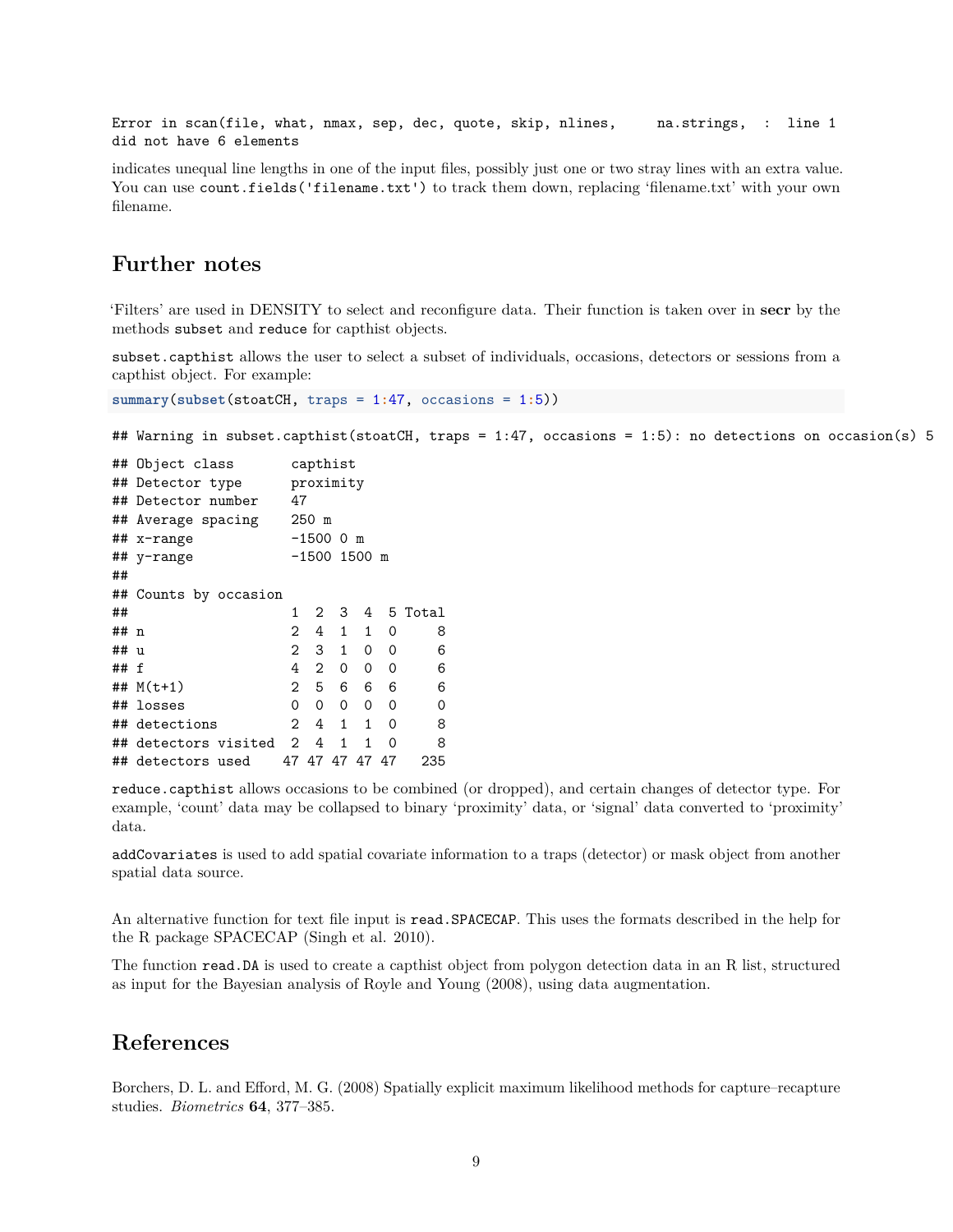Efford, M. G. (2012) *DENSITY 5.0: software for spatially explicit capture–recapture*. University of Otago, Dunedin, New Zealand [https://www.otago.ac.nz/density.](https://www.otago.ac.nz/density)

Efford, M. G., Dawson, D. K. and Borchers, D. L. (2009) Population density estimated from locations of individuals on a passive detector array. *Ecology* **90**, 2676–2682.

Miller, C. R., Joyce, P. and Waits, L. P. (2005) A new method for estimating the size of small populations from genetic mark–recapture data. *Molecular Ecology* **14**, 1991–2005.

Otis, D. L., Burnham, K. P., White, G. C. and Anderson, D. R. (1978) Statistical inference from capture data on closed animal populations. *Wildlife Monographs* **62**.

Pollock, K. H. (1982) A capture-recapture design robust to unequal probability of capture. *Journal of Wildlife Management* **46**, 752–757.

Royle, J. A. and Young, K. V. (2008) A hierarchical model for spatial capture–recapture data. *Ecology* **89**, 2281–2289.

Singh, P., Gopalaswamy, A. M., Royle, A. J., Kumar, N. S. and Karanth, K. U. (2010) *SPACECAP: A program to estimate animal abundance and density using Bayesian spatially explicit capture-recapture models. Version 1.0.* Wildlife Conservation Society - India Program, Centre for Wildlife Studies, Bangalure, India.

<span id="page-9-1"></span>Wickham, H. and Bryan, J. (2017). **readxl**: Read Excel Files. R package version 1.0.0. [https://CRAN.](https://CRAN.R-project.org/package=readxl) [R-project.org/package=readxl](https://CRAN.R-project.org/package=readxl)

# <span id="page-9-0"></span>**Appendix: Glossary**

#### **Covariate**

Auxiliary data used in a model of detection probability. Covariates may be associated with detectors, individuals, sessions or occasions. Spatial covariates of density are a separate matter – see ?mask. Individual covariates<sup>[2](#page-9-2)</sup> are stored in a dataframe (one row per animal) that is an attribute of a capthist object. Detector covariates are stored in a dataframe (one row per detector) that is an attribute of a traps object (remembering that a capthist object always includes a traps object). Session and occasion (=time) covariates are not stored with the data; they are provided as the arguments 'sessioncov' and 'timecov' of function secr.fit.

#### **Detector**

A device used to detect the presence of an animal. Often used interchangeably with 'trap' but it is helpful to distinguish true traps, which always detain the animal until it is released, from other detectors such as hair snags and cameras that leave the animal free to roam. A detector in SECR has a known physical location, usually a point defined by its x-y coordinates.

#### **Identifier**

Label used to distinguish detectors, animals or sessions.

#### **Occasion**

In conventional capture–recapture, 'occasion' refers to a discrete sampling event (e.g., Otis et al. (1978) and program CAPTURE). A typical 'occasion' is a daily trap visit, but the time interval represented by an

<span id="page-9-2"></span><sup>&</sup>lt;sup>2</sup>Individual covariates may be used directly only when a model is fitted by maximizing the conditional likelihood, but they are used to define groups for the full likelihood case.